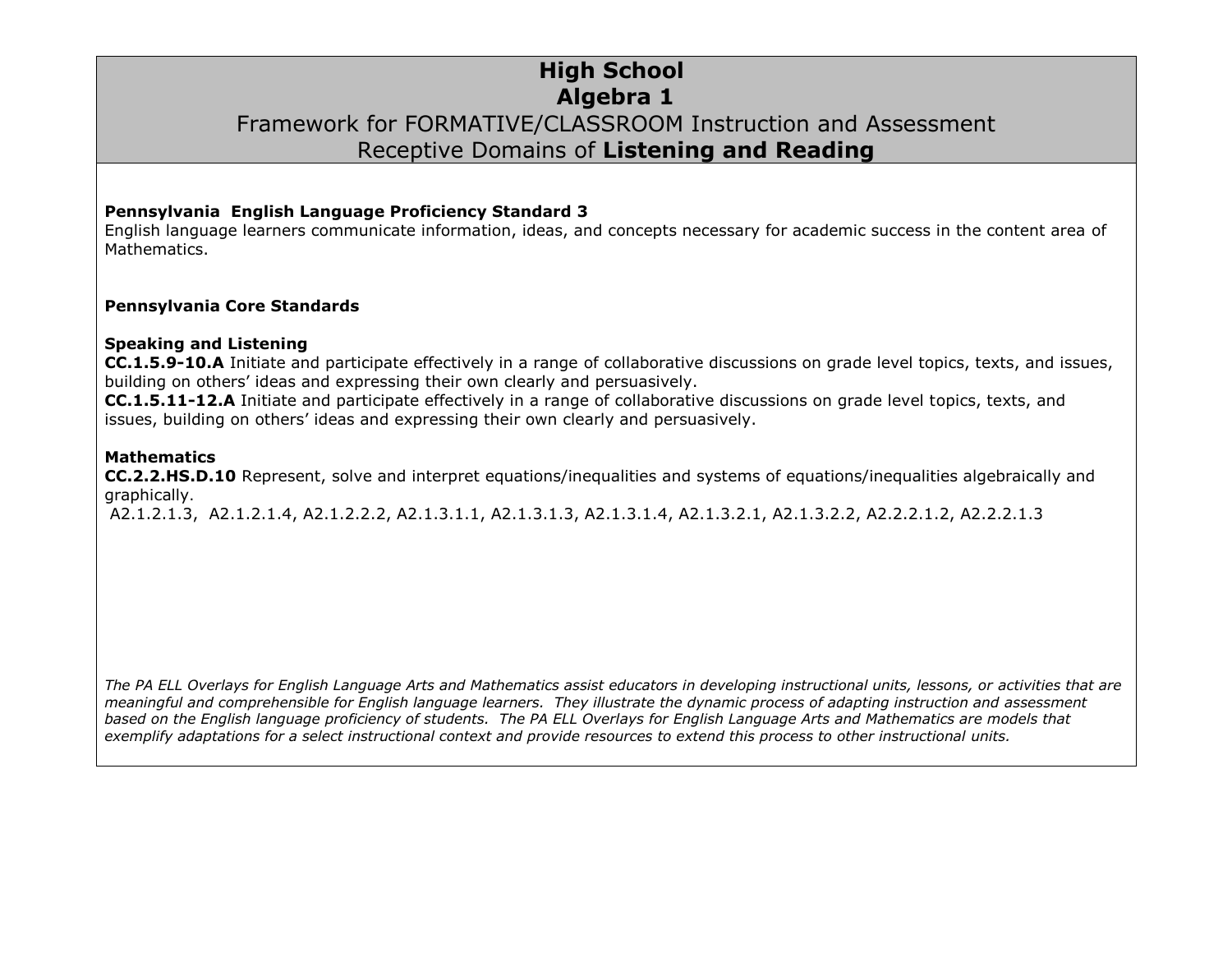# **Listening Model Performance Indicator (MPI)**

**Classroom Context:** Analyze equations.

| Cognitive Function: Students at all levels of English proficiency will ANALYZE equations. |                                                                                                                                               |                                                                                                    |                                                                                                                                                                                                                               |                                                                                              |                                                                                                                                      |                                                                                                                                                                                          |                                                                                 |  |
|-------------------------------------------------------------------------------------------|-----------------------------------------------------------------------------------------------------------------------------------------------|----------------------------------------------------------------------------------------------------|-------------------------------------------------------------------------------------------------------------------------------------------------------------------------------------------------------------------------------|----------------------------------------------------------------------------------------------|--------------------------------------------------------------------------------------------------------------------------------------|------------------------------------------------------------------------------------------------------------------------------------------------------------------------------------------|---------------------------------------------------------------------------------|--|
| <b>Concepts</b>                                                                           | <b>Competencies</b>                                                                                                                           | <b>Vocabulary</b><br>and Topic<br><b>Related</b><br>Language                                       | <b>Proficiency</b><br>Level 1<br><b>Entering</b>                                                                                                                                                                              | <b>Proficiency</b><br>Level 2<br><b>Emerging</b>                                             | <b>Proficiency</b><br>Level 3<br><b>Developing</b>                                                                                   | <b>Proficiency</b><br>Level 4<br><b>Expanding</b>                                                                                                                                        | <b>Proficiency</b><br>Level 5<br><b>Bridging</b>                                |  |
| Equations and<br>inequalities                                                             | Write and/or<br>identify linear<br>equations and<br>inequalities in<br>various forms<br>(slope-intercept,<br>point-slope,<br>standard, etc.). | Equation<br>Equivalent<br>Expression<br>Forms<br>Inequality<br>Linear<br>Reciprocal<br>Constraints | Identify<br>language of<br>basic<br>components of<br>a linear<br>equation based<br>on figures and<br>oral<br>statements,<br>following<br>explicit,<br>repeated<br>examples, as<br>modeled and<br>monitored by<br>the teacher. | Match a linear<br>equation with<br>figures and<br>oral scenarios<br>with teacher<br>support. | Visualize and<br>construct a<br>linear equation<br>based on visual<br>representations<br>and oral<br>descriptions<br>with a partner. | Compare/Contrast<br>correct and<br>incorrect<br>information from<br>linear equations<br>based on figures<br>and oral scenarios<br>using some<br>technical<br>language with a<br>partner. | Analyze linear<br>equations from<br>oral reading of<br>grade level<br>material. |  |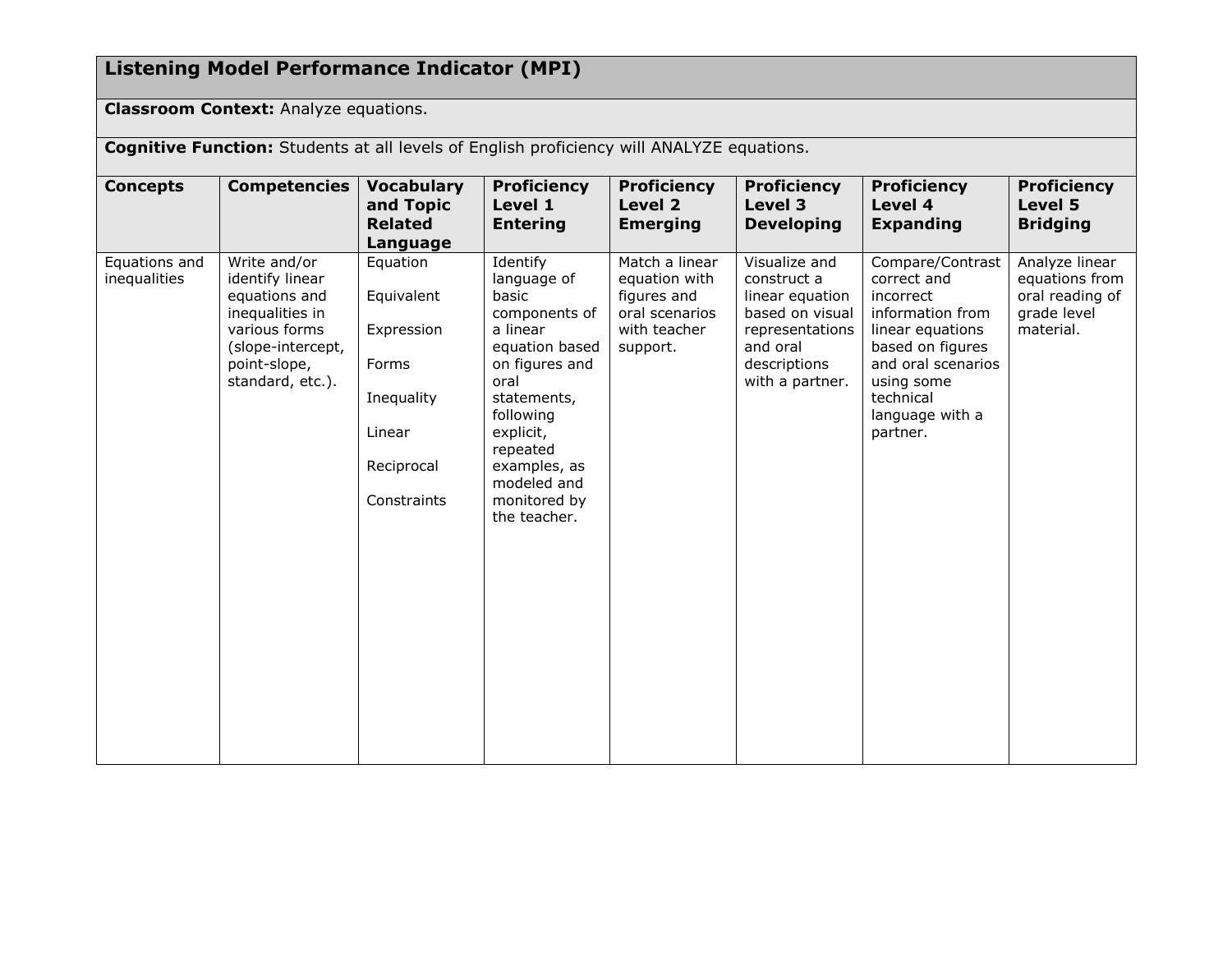## **Reading Model Performance Indicator (MPI)**

### **Classroom Context:** Analyze equations.

**Cognitive Function:** Students at all levels of English proficiency will ANALYZE equations.

| <b>Concepts</b>               | <b>Competencies</b>                                                                                                                           | <b>Vocabulary</b><br>and Topic<br><b>Related</b><br>Language                             | <b>Proficiency</b><br>Level 1<br><b>Entering</b>                                                                                                                                                                                           | <b>Proficiency</b><br>Level 2<br><b>Emerging</b>                                | <b>Proficiency</b><br>Level 3<br><b>Developing</b>                                        | <b>Proficiency</b><br>Level 4<br><b>Expanding</b>                                                                                                       | <b>Proficiency</b><br>Level 5<br><b>Bridging</b>                                                                                                                            |
|-------------------------------|-----------------------------------------------------------------------------------------------------------------------------------------------|------------------------------------------------------------------------------------------|--------------------------------------------------------------------------------------------------------------------------------------------------------------------------------------------------------------------------------------------|---------------------------------------------------------------------------------|-------------------------------------------------------------------------------------------|---------------------------------------------------------------------------------------------------------------------------------------------------------|-----------------------------------------------------------------------------------------------------------------------------------------------------------------------------|
| Equations and<br>inequalities | Write and/or<br>identify linear<br>equations and<br>inequalities in<br>various forms<br>(slope-intercept,<br>point-slope,<br>standard, etc.). | Equation<br>Equivalent<br>Expression<br>Forms<br>Inequality<br>Reciprocal<br>Constraints | Select an<br>answer choice<br>to a multiple<br>choice question<br>about linear<br>equations by<br>reading a<br>graphing<br>calculator<br>following<br>explicit,<br>repeated<br>examples, as<br>modeled and<br>monitored by<br>the teacher. | Match<br>information<br>from a graph<br>and a table<br>with teacher<br>support. | Interpret<br>information<br>about a linear<br>equation from<br>a graph with a<br>partner. | Compile and<br>organize essential<br>information to<br>write a linear<br>equation in an<br>open-ended<br>question or word<br>problem with a<br>partner. | Determine<br>whether linear<br>functions are<br>accurate<br>representations<br>of constraints<br>after reading a<br>company's<br>financial report<br>and seeing a<br>model. |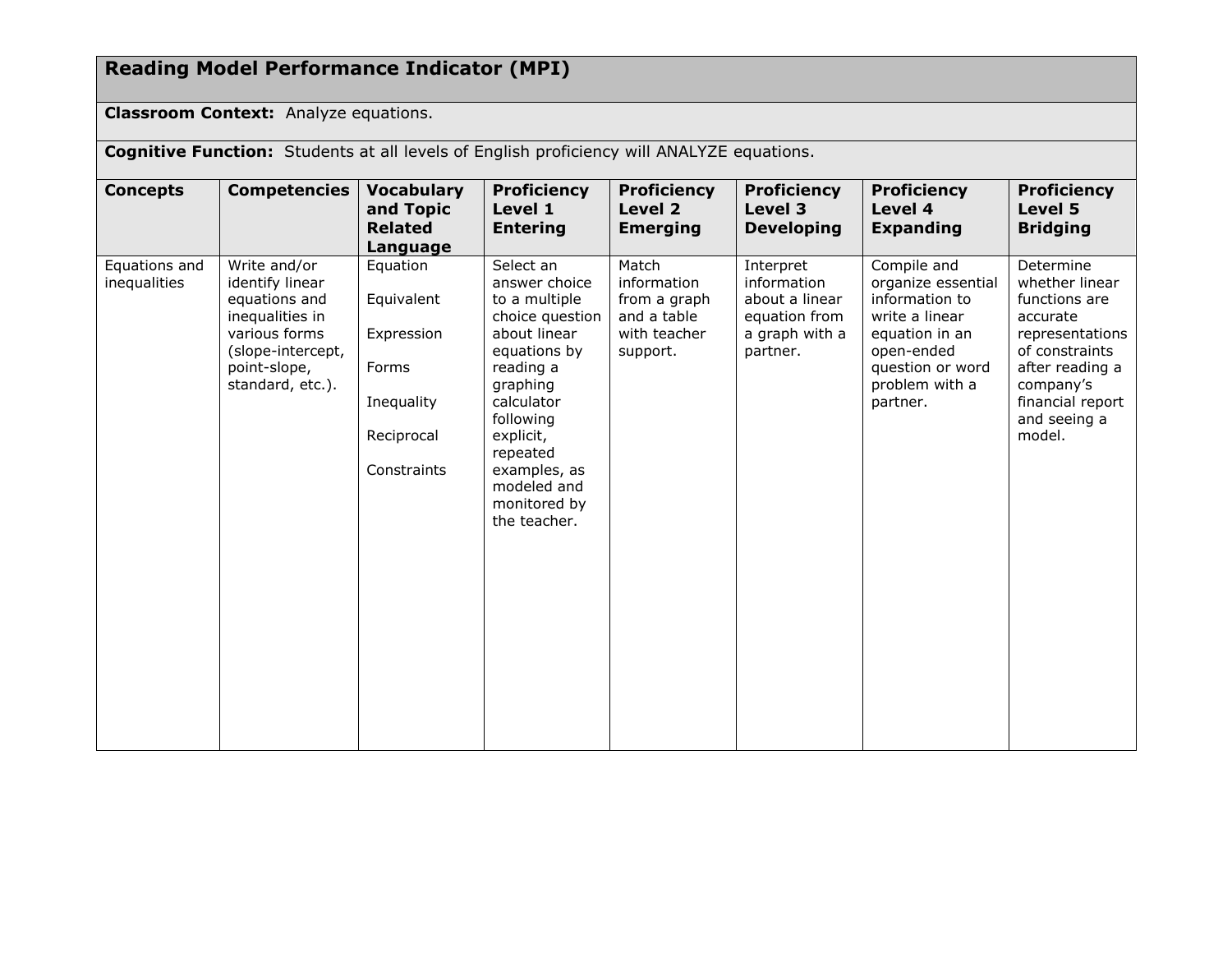### **Building Receptive Model Performance Indicators (MPI)** to differentiate and scaffold instruction per English language proficiency level by adjusting the *language function* and *support.*

### **Classroom Context:**

**Cognitive Function:** Students at all levels of English proficiency will

| <b>Concepts</b> | <b>Competencies</b> | <b>Vocabulary</b><br>and Topic<br><b>Related</b><br>Language | <b>Proficiency</b><br>Level 1<br><b>Entering</b>                                                                                                                                  | <b>Proficiency</b><br>Level 2<br><b>Emerging</b> | <b>Proficiency</b><br>Level 3<br><b>Developing</b>                                                                                                                                                                                       | <b>Proficiency</b><br>Level 4<br><b>Expanding</b> | <b>Proficiency</b><br>Level 5<br><b>Bridging</b> |  |  |
|-----------------|---------------------|--------------------------------------------------------------|-----------------------------------------------------------------------------------------------------------------------------------------------------------------------------------|--------------------------------------------------|------------------------------------------------------------------------------------------------------------------------------------------------------------------------------------------------------------------------------------------|---------------------------------------------------|--------------------------------------------------|--|--|
|                 |                     |                                                              | Language Function (differentiated measurable expectations of student<br>language use increasing in complexity and amount from English language<br>proficiency level 1 to level 5) |                                                  |                                                                                                                                                                                                                                          |                                                   |                                                  |  |  |
|                 |                     |                                                              | Identify                                                                                                                                                                          | Organize                                         | Make<br>observations                                                                                                                                                                                                                     | Summarize                                         | Analyze                                          |  |  |
|                 |                     |                                                              | Illustrate                                                                                                                                                                        | Categorize                                       | Compare                                                                                                                                                                                                                                  | Show                                              | Draw<br>conclusions                              |  |  |
|                 |                     |                                                              | Recognize                                                                                                                                                                         | Classify                                         | Relate                                                                                                                                                                                                                                   | Assess                                            |                                                  |  |  |
|                 |                     |                                                              |                                                                                                                                                                                   |                                                  |                                                                                                                                                                                                                                          |                                                   | Explain in<br>terms of<br>concepts               |  |  |
|                 |                     |                                                              |                                                                                                                                                                                   |                                                  | <b>Content Stem</b> (selected focus of grade-level curriculum for all students<br>remains constant across all English language proficiency levels)                                                                                       |                                                   |                                                  |  |  |
|                 |                     |                                                              |                                                                                                                                                                                   |                                                  |                                                                                                                                                                                                                                          |                                                   |                                                  |  |  |
|                 |                     |                                                              |                                                                                                                                                                                   |                                                  | Instructional Support (scaffolds to accompany explicit instruction with<br>multiple opportunities for student response and feedback decreasing in degree<br>from English language proficiency level 1 to level 5. "I do, We do, You do") |                                                   |                                                  |  |  |
|                 |                     |                                                              | Visual support                                                                                                                                                                    | Visual support                                   | Visual support                                                                                                                                                                                                                           | Visual support                                    | Visual support                                   |  |  |
|                 |                     |                                                              | Sensory<br>support                                                                                                                                                                | Sensory<br>support                               | Sensory<br>support                                                                                                                                                                                                                       | Realia                                            | Video                                            |  |  |
|                 |                     |                                                              | Realia                                                                                                                                                                            | Realia                                           | Realia                                                                                                                                                                                                                                   | Video                                             | Graphic<br>organizers                            |  |  |
|                 |                     |                                                              | Video                                                                                                                                                                             | Video                                            | Video                                                                                                                                                                                                                                    | Graphic<br>organizers                             | Partner/group                                    |  |  |
|                 |                     |                                                              | Graphic<br>organizers                                                                                                                                                             | Graphic<br>organizers                            | Graphic<br>organizers                                                                                                                                                                                                                    | Tiered                                            | work                                             |  |  |